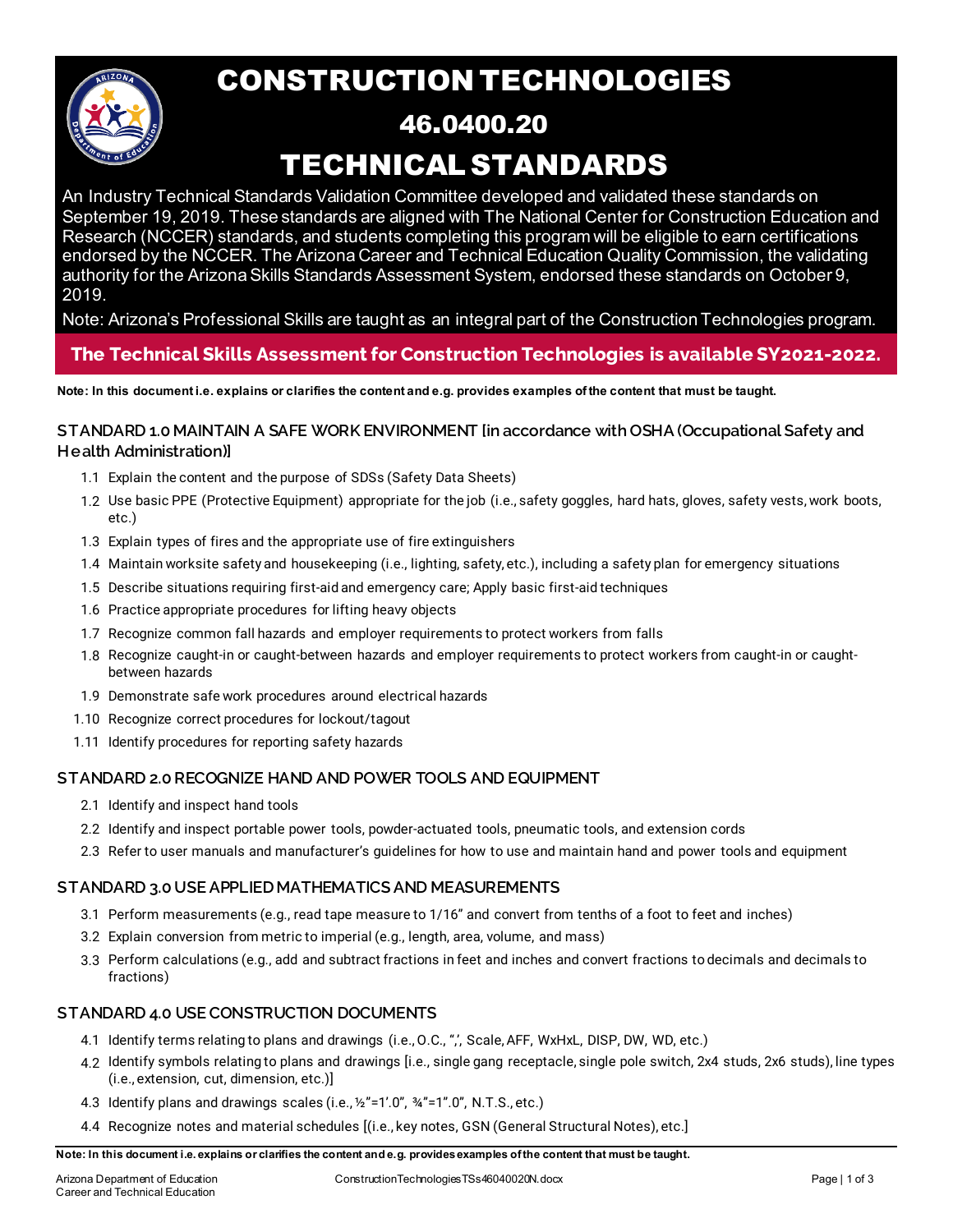- 4.5 Relate information on plans and drawings to actual locations
- 4.6 Identify and use drawing dimensions
- 4.7 Explain the importance of and resources for building codes (i.e., National Electric Code, IBC, Plumbing Code, state/county/city codes, etc.)
- 4.8 Describe types of technology used in construction management (i.e., smartphones and mobile apps to drones and robots, etc.)

#### **STANDARD 5.0 RECOGNIZE SITE AND BUILDING LAYOUT**

- 5.1 Describe the use and care of standard measuring instruments (i.e., tape measure, laser, total station, builder's level, Theodolite, etc.)
- 5.2 Explain building lines and recognize trade‐specific layout
- 5.3 Explain a builder's level or transit and differential leveling procedures to determine site and building elevations

#### **STANDARD 6.0 PERFORM MASONRY WORK**

- 6.1 Describe basic masonry units [i.e., concrete masonry unit, Bond Beam concrete masonry unit, Rebar, Mortar, Grout, etc.]
- 6.2 Describe the components/accessories of a masonry wall (i.e., wall ties, horizontal ladders, rebar positioners, etc.)
- 6.3 Describe the components of mortar and grout and how to properly mix mortar and grout
- 6.4 Demonstrate proper use of tools for masonry (e.g., trowel, sled runner, soft brush, brick hammer, tape measure, mason line, line block, line trigs, marking crayons, chalk line, mason level, margin trowel, wire cutters, sharpie, saw wrench, construction calculator, folding rule, and saw)
- 6.5 Use a level to evaluate masonry work
- 6.6 Lay brick/block to specification

#### **STANDARD 7.0 LAY OUT AND INSTALL FLOOR AND CEILING FRAMING**

- 7.1 Identify components of floor systems (i.e., wood, steel metal deck, etc.)
- 7.2 Explain ceiling components and accessories for a frame building
- 7.3 Describe the procedure for setting posts
- 7.4 Describe the correct fasteners used in construction of floor systems
- 7.5 Calculate the amount of material needed to frame a floor assembly
- 7.6 Lay out and construct floor systems

#### **STANDARD 8.0 DEMONSTRATE WALL FRAMING**

- 8.1 Lay out wall lines including plates, corner posts, door and window openings, pony/half wall, partition Ts, bracing, and fire stops
- 8.2 Assemble wood and metal stud walls
- 8.3 Assemble, erect, and brace exterior walls for a frame building
- 8.4 Calculate the materials required to frame walls

#### **STANDARD 9.0 DEFINE ROOF FRAME AND FINISH**

- 9.1 Recognize components of roof framing and finishing (i.e., crickets, scuppers, penetrations, truss, flashing, vents, etc.)
- 9.2 Recognize types and styles of sheathing and coverings (i.e., flat, tile, shingles, etc.)
- 9.3 Illustrate a roof opening
- 9.4 Define parapet
- 9.5 Estimate the materials used in framing and sheathing a roof (i.e., spans, materials, sizing, etc.)

#### **STANDARD 10.0 IDENTIFY ENVIRONMENTAL COMPONENTS IN BULDING ENVELOPE AND OCCUPIED SPACES**

- 10.1 Identify types and use of thermal insulation, vapor barriers, R-values, and U-values
- 10.2 Describe the function of an HVAC system
- 10.3 Describe various types of energy efficient systems [e.g., solar electricity, solar water heating, cocoon insulation systems, gray water systems, turbines, economization, VRF (Variable Refrigerant Flow), and multi-speed and variable speed motors]
- 10.4 Identify conditioned occupied spaces and explain how they relate to overall building performance and energy efficiency
- 10.5 Describe the purpose and components of door and window systems

#### **Note: In this document i.e. explains or clarifies the content and e.g. provides examples of the content that must be taught.**